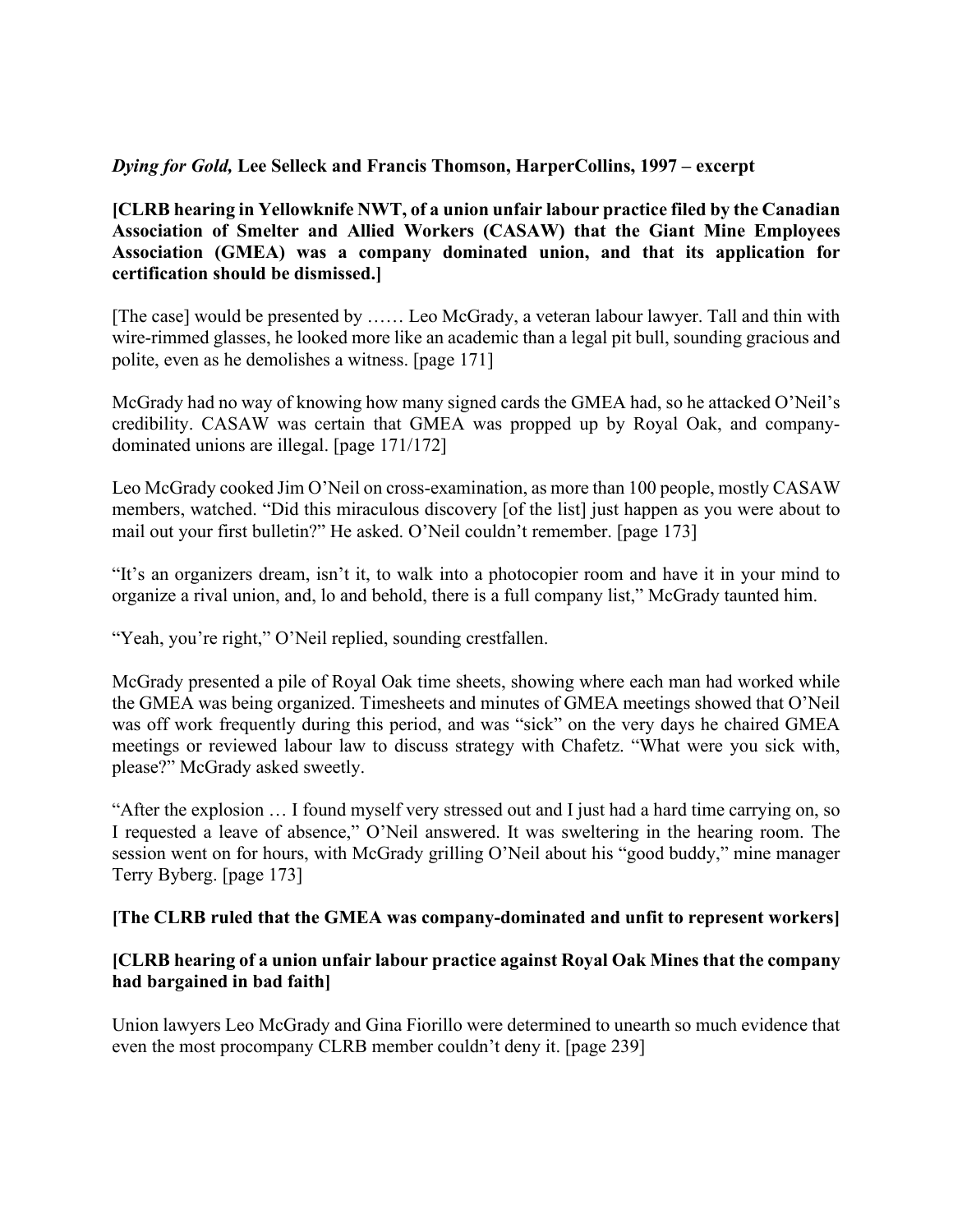The highlight of the hearing came when Royal Oak called its only witness, Peggy Witte (Its owner and CEO).

… To listen to Witte, all Royal Oak's actions from the day it bought the Giant weren't just reasonable, they were essential. Anyone who disagreed with her was a bit slow-witted… [page 241]

…A typical example came on cross-examination, when McGrady grilled her about Royal Oak's demand for additional firings of unnamed strikers.

"Are you not seeking the union's agreement that 15 of its members in addition to the forty-five are terminated?" McGrady prodded.

"No, we are not seeking the union's agreement that those people be terminated automatically," Witte answered. "We are seeking someone from the union to sit down with the company and go over the list of people and discuss the lists and *understand*–take the time to *understand* what the company's concern are about these individuals."

"And what if they don't understand, what will you do then? Will you fire them?" McGrady asked with false gentleness. [page 241]

McGrady extracted two interesting bits of hard evidence from Witte. First, she was personally involved in providing a list of labour lawyers to Jim O'Neil, just weeks into the dispute. But Witte said she had no idea who wanted the list or why. "It could have been for any employee or group of employees", she said. "Many times when an employee has a marital problem or has problems and comes to the company asking if we could refer them to the legal community, we do that". [page 242]

"But you don't hire a labour lawyer for matrimonial problems, I would hope?" McGrady needled.

"That wasn't the point, Mr. McGrady," Witte replied sourly.

Second, Witte produced a list of additional strikers Royal Oak hoped to fire or get rid of with a severance package…

More damning evidence came with the insight Witte offered into her thinking about the union. McGrady asked her, for example, about Royal Oak's suggestion on June 6, 1992, that strikers could make up for the company's strike costs to date by working Saturdays for free. Witte insisted the demand was serious, not a provocation or an attempt at humour. … And when the tentative agreement was voted down, it took the *faith* away from us that the relationship would ever be resolved again." It was a poor choice of words for a chief executive officer accused of bargaining in bad faith, and it came early in Witte's cross-examination. She chafed under the ebb and flow of pressure from McGrady, and looked very grim. Her face and eyes grew red until she was almost in tears. McGrady sensed it, and eased his aggressive tone. [page 242]